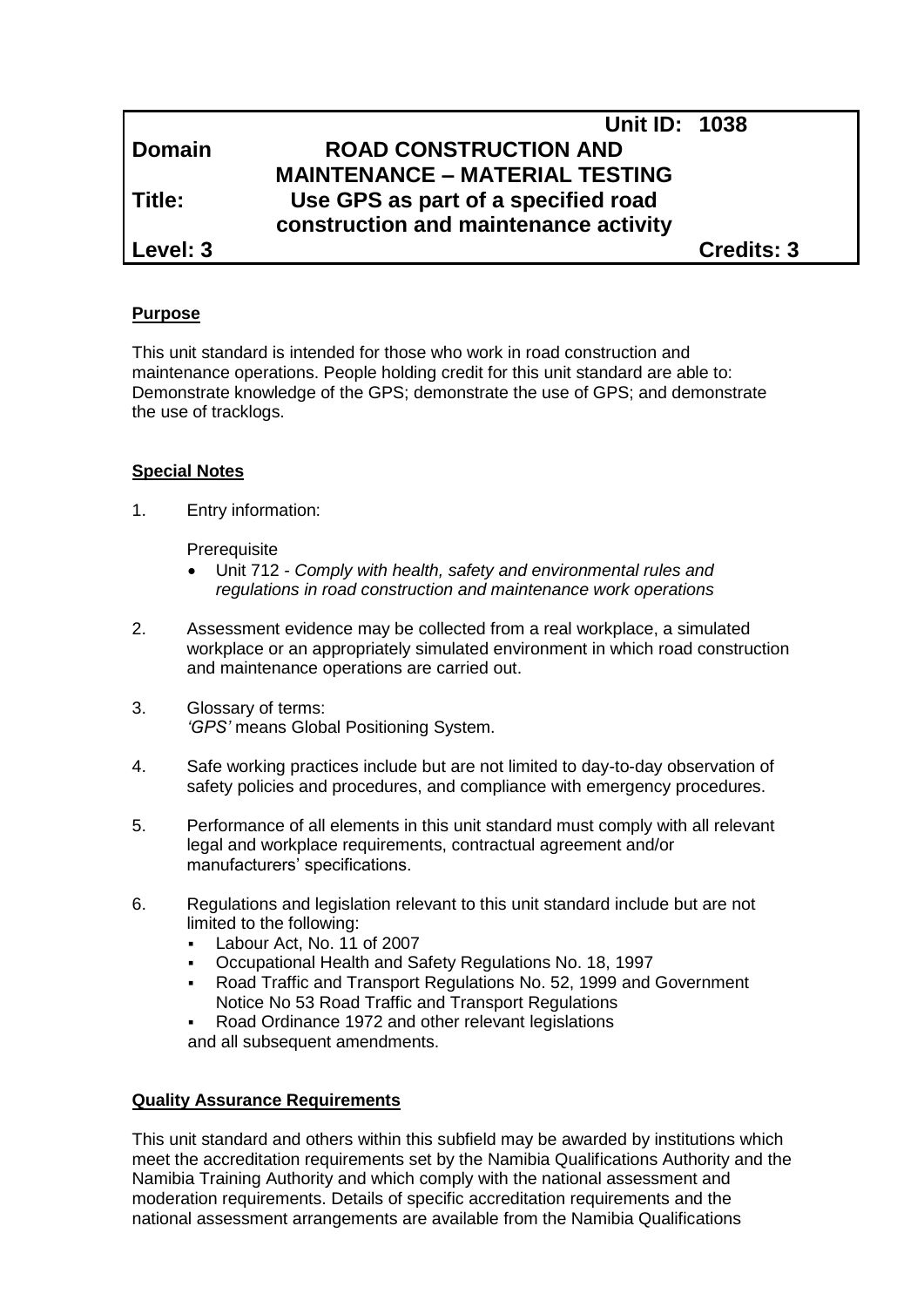Authority and the Namibia Training Authority. All approved unit standards, qualifications and national assessment arrangements are available on the Namibia Training Authority website [www.nta.com.na.](http://www.nta.com.na/)

# **Elements and Performance Criteria**

# **Element 1: Demonstrate knowledge of the GPS**

# **Range**

GPS primary pages may include but are not limited to satellite page; position page; map page; navigation page; and main menu page.

Terminology may include but is not limited to waypoint; route; goto; crosstrack error (XTK); estimate time of arrival (ETA); and estimate time enroute (ETE).

### **Performance Criteria**

- 1.1 GPS is described in terms of the method by which it calculates and defines the position on the surface of the earth.
- 1.2 The primary pages of a GPS are described in terms of their features.
- 1.3 The method of defining a grid position on the surface of the earth using a GPS is described.
- 1.4 Terminology related to a GPS is described in terms of its practical applications.

#### **Element 2: Demonstrate the use of GPS**

#### **Range**

Assessment evidence for two (2) specified activities, demonstrating at least two (2) different methods for recording at least six (6) different waypoints.

#### **Performance Criteria**

- 2.1 Methods of recording waypoints using a GPS receiver are described.
- 2.2 Waypoints related to specified activities are entered, renamed, and deleted in the GPS.
- 2.3 Waypoints are located within 10 metres accuracy and within a timeframe, which meets workplace specific requirements.

#### **Element 3: Demonstrate the use of tracklogs**

#### **Range**

Assessment evidence for at least two (2) methods is required.

#### **Performance Criteria**

3.1 The function of a tracklog is described for a specified activity.